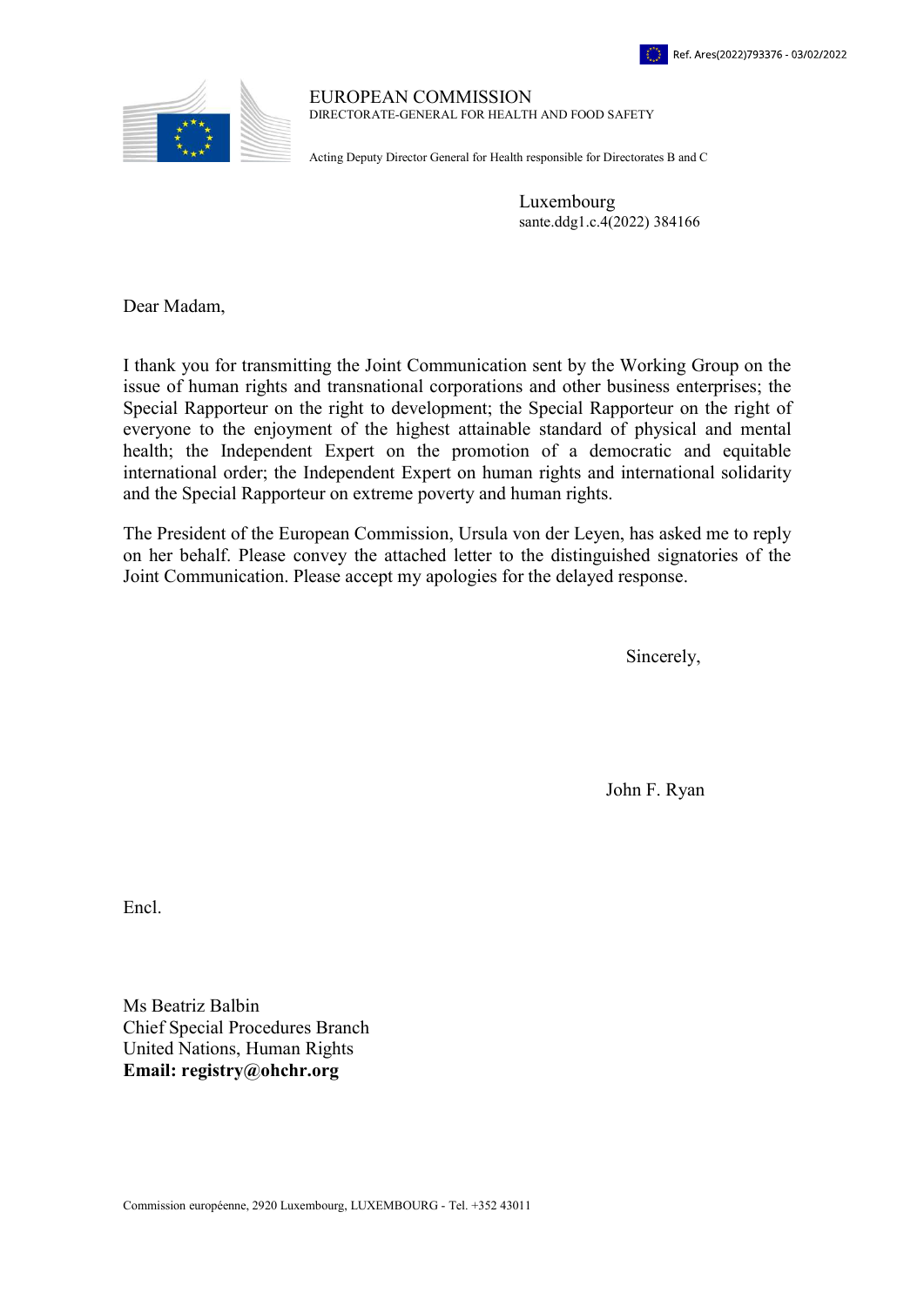

EUROPEAN COMMISSION DIRECTORATE-GENERAL FOR HEALTH AND FOO SAFETY

Acting Deputy Director General for Health responsible for Directorates B and C

Luxembourg sante.ddg1.c.4(2022) 384166

Distinguished experts,

Thank you for your joint communication, addressed to the President of the European Commission, Ms Ursula von der Leyen. The President has asked me to reply on her behalf. Please accept my apologies for the delayed response.

I would like to thank you for acknowledging the efforts by the European Union to access COVID-19 vaccines, medicines, health technologies, diagnostics and health therapies. I welcome your support and willingness to cooperate in finding solutions. Let me address some of the points highlighted in your letter.

# **Vaccine sharing**

Since the onset of this pandemic the European Union has played a central role in building the multilateral response around the rapid development, scale-up and equitable distribution of COVID-19 vaccines, therapeutics and diagnostics. Universal and fair access to COVID-19 vaccines and treatments is a top priority for the EU. The most urgent challenge is to ensure a rapid and equitable roll out of vaccines and therapeutics worldwide. The EU is firmly committed to supporting the Access to COVID-19 Tools Accelerator and COVAX, its vaccine pillar.

Team Europe – i.e. the European Union, its member states and financing institutions – has committed over EUR 5 billion to ACT-A, of which close to EUR 3.5 billion to COVAX. Team Europe is one of the strongest and most committed supporters of equitable access to vaccines. The EU exceeded the vaccine-sharing target in 2021, which was to share 250 million doses with low and middle-income countries by the end of 2021. We have collectively shared more than 405 million vaccine doses as of 25 January, of which 277 million doses have already been delivered. Of the 405 million doses, 352 million have been shared via COVAX. Over 53 million doses have been donated bilaterally to recipient countries and all have been delivered. Team Europe now aims to

Experts: Surya Deva Saad Alfarargi Tlaleng Mofokeng Livingstone Sewanyana Obiora C. Okafor Olivier De Schutter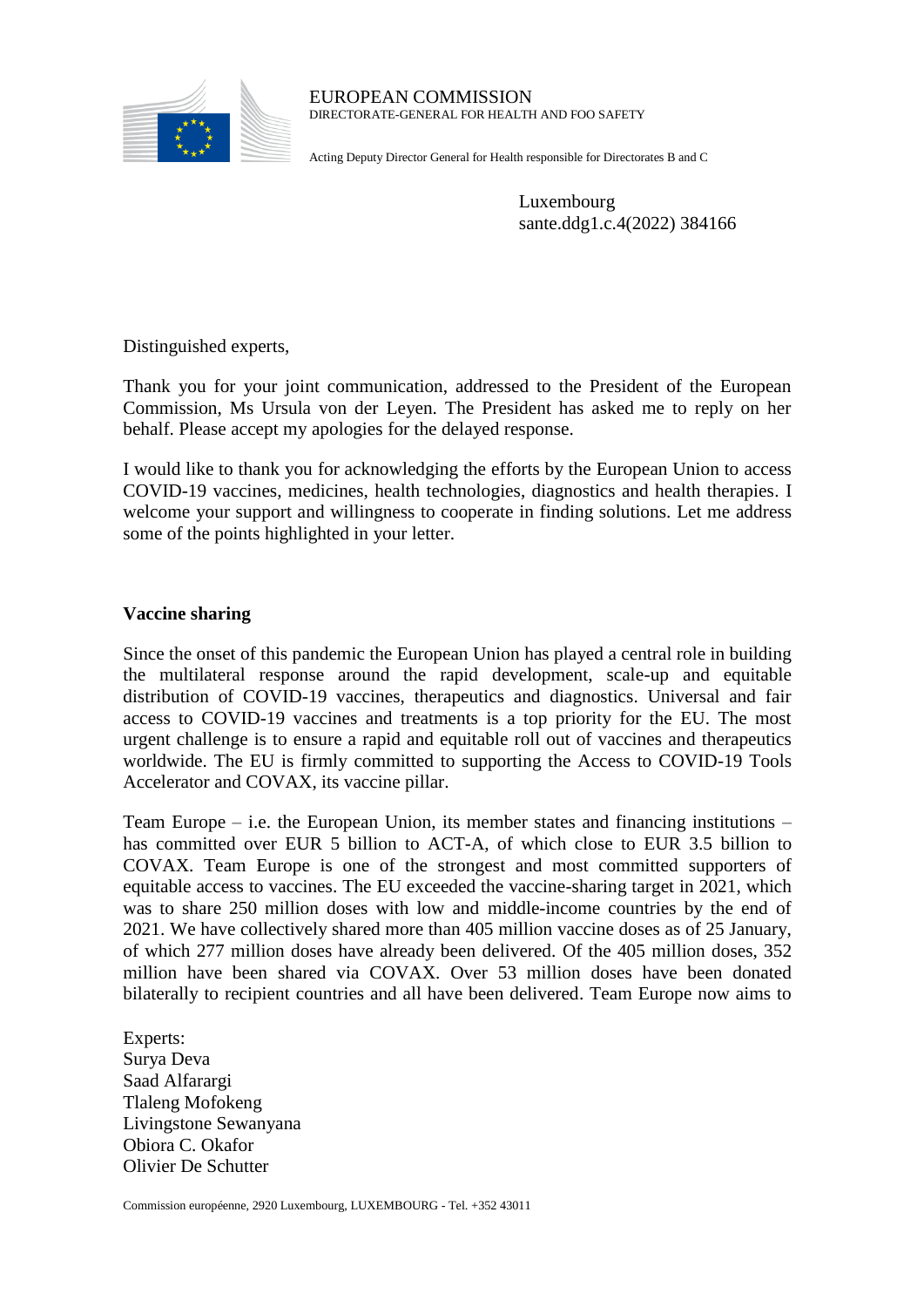donate a total of 700 million doses by mid-2022, as announced by President von der Leyen on 6 January 2022. This includes a donation from the Commission of 200 million doses.

Commercial exports from the EU to low and lower-middle income countries, either procured by COVAX or bought at a lower price by those countries themselves, contributed further to increasing availability, with EU total exports to those countries of COVID-19 vaccines reaching over 560 million doses.

Overall, the EU is the leading exporter of COVID-19 vaccines, and it has been so since first day of production, back in November 2020. So far over 1.7 billion vaccine doses manufactured in the EU have been exported to third countries, including the dose donations from EU Member States.

The global community still needs to do much more. Vaccine inequity is driving a dangerous divergence in COVID-19 survival rates and in the global economy. We must ensure to collectively achieve the WHO vaccination targets in 2022, i.e. to vaccinate 70 percent of the global population.

## **Support for Health Systems and technology transfer**

A key challenge remains last-mile delivery and absorption of vaccines in partner countries with weak health systems. The Commission is working closely with international partners and partner countries to enhance absorption.

Beyond the donations of vaccines, deployment is an area where we can still make more progress. As the supply of vaccines to lower-income countries is now increasing, we will need to ensure they can be absorbed and used. The WHO has identified 20-25 countries that struggle with scaling up their vaccination campaigns. These countries will now need our collective attention and support.

We take the collective responsibility of the international community seriously to boost efforts to support the production and deployment of vaccines to and in partner countries. The European Commission has committed EUR 100 million to support vaccine deployment in Africa from its humanitarian budget and will mobilise at least another EUR 75 million from the 2022 budget for vaccine deployment in the countries most in need.

Through the Team Europe Initiative on "Manufacturing and Access to Vaccines, Medicines and Health Technologies we support local production in Africa with EUR 1 billion, including technology transfer.

## **Trade-Related Intellectual Property Rights, temporary waiver**

The EU has been very actively engaged in the ongoing discussions at the World Trade Organization (WTO) on the trade response to the COVID-19 pandemic. The EU remains committed to the objective of ensuring equitable access to COVID-19 vaccines and medicines. The EU also recalls that the identified bottlenecks - that prevent or hinder us from achieving this objective relate to access to raw materials and other inputs as well as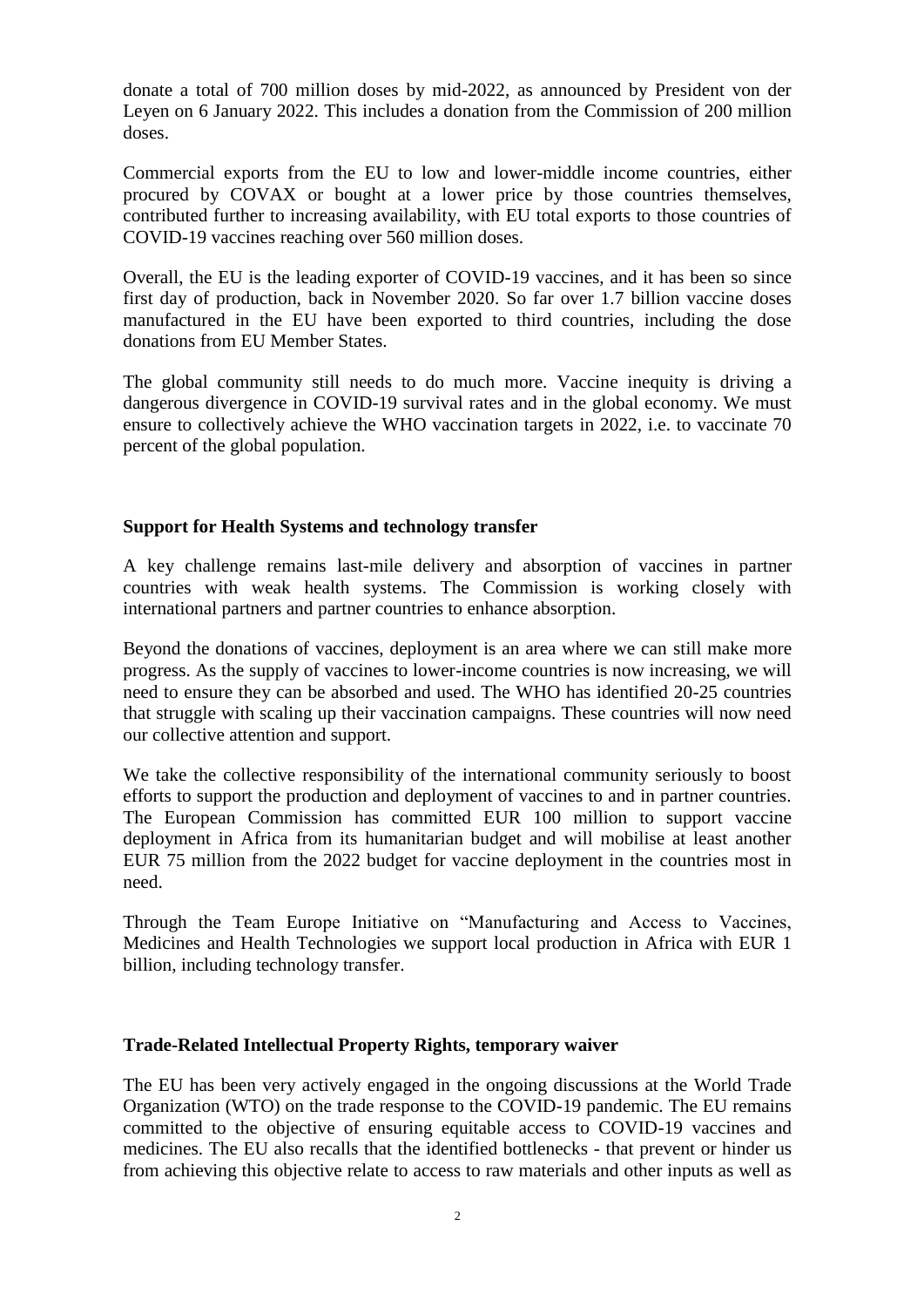complex supply chains - are not related to the intellectual property framework. Indeed, this framework has proven instrumental in responding to the COVID-19 pandemic by incentivising research and innovation as well as by contributing to a stable regulatory environment where voluntary collaborations and transfer of know-how lead to the scaling up of manufacturing and supply of COVID-19 vaccines and medicines.

Given the above, the EU believes that waiving substantial parts of the WTO Agreement on the Trade-Related Aspects of Intellectual Property Rights (the "TRIPS Agreement"), as proposed by India and South Africa, would not help reaching the objective of the widest and timely distribution of COVID-19 vaccines. The EU advocates a comprehensive approach, which would include commitments on improved transparency, restraint from export restrictions, trade facilitating measures and intellectual property. In this respect, the EU has contributed to the discussions at the WTO with various specific proposals (see WTO doc. IP/C/W/680 IP/C/W/681).

Further to the postponement of the 12th Ministerial Conference of the WTO in December 2021, the EU has kept its active role in the discussions at the WTO. The EU remains fully engaged in promoting an ambitious and comprehensive outcome to the WTO discussions in relation to a Trade and Health Declaration with a view to improving the responses to the current and future pandemics. On intellectual property, the EU has engaged and continues to engage very actively to build a compromise – we are promoting a solution that, by clarifying or waiving certain obligations in the TRIPS Agreement, would allow the WTO Members to authorise a company to manufacture and export COVID-19 pharmaceutical products in a fast and simplified manner. It would also ensure that countries with no or insufficient manufacturing capacity do not face any obstacles or legal uncertainty when they import these products.

#### **Sustainable Development Goals**

Progress towards the Sustainable Development Goals has indeed been compromised by the pandemic in a situation where progress towards the Goals was already uneven before the onset of COVID-19. The pandemic has made achieving the 2030 Agenda and the Sustainable Development Goals even more challenging, both for the EU and globally. Nonetheless, the Goals will continue to provide a framework for all EU policies and for investing EU funds. Sustainable development is mainstreamed into our policymaking and economic coordination processes with our 27 Member States. We also re-affirmed our commitment to the health related Goals in the context of G20 under the Italian Presidency, both at the level of the G20 Health Ministers and the G20 leaders, in particular in their 'Rome Declaration' of May 2021.

#### **Human rights and development policy**

The EU has a firm political commitment to integrate human rights principles into development activities with partner countries. EU actions promote respect for and be rooted in international human rights law, including the Universal Declaration of Human Rights, and in international humanitarian law. It should be guided by the universality and indivisibility of human rights. Protecting and promoting human rights and democracy is a key priority of EU external action and one of the founding values of the European Union.